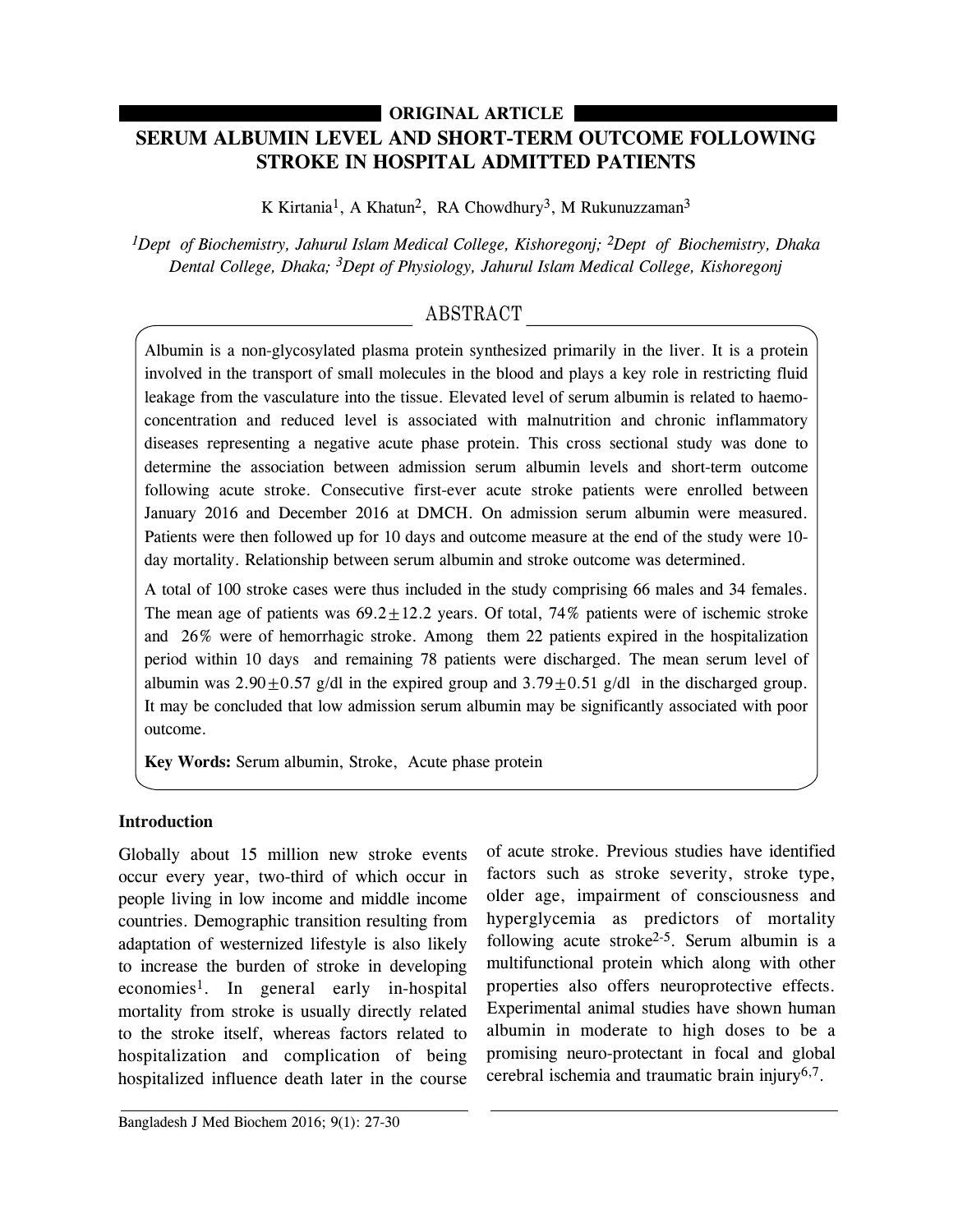Serum albumin is regulated by factors influencing protein synthesis, breakdown, leakage to the extra-vascular space and food intake. In clinical practice serum albumin is often considered as a marker of nutritional status and a negative phase protein that decreases in concentration during injury and sepsis8. Serum albumin has neuroprotective effect that is mediated by its multitude of actions including anti-oxidant properties, modulation of endothelial functions and venular perfusion<sup>9</sup>. Albumin ameliorates brain swelling, enhancing blood flow to sub-occlusive micro-vascular lesion, maintaining vascular patency and preventing reocclusion after successful thrombolysis $10$ .

Serum albumin is a negative acute phase protein and its concentration falls between day 1 and day 7 after stroke onset. Alvarez-perez FJ *et al.*<sup>11</sup> looked at potential association between lower albumin level and cardio-embolic stroke and found that mean serum albumin of patients with acute ischemic stroke was significantly lower than controls and stroke patients that died or remained dependent at discharge (from hospital) was significantly lower than survivors.

To the best of our knowledge, the effect of serum albumin on stroke outcome in Bangladesh is not clearly known. The objective of the present study was to determine the association between admission serum albumin levels and short-term outcome following stroke in hospital admitted patients.

#### **Methods**

The study was carried out at Dhaka Medical College Hospital (DMCH), Dhaka in which presenting first-ever acute stroke (within 72 hours of onset of stroke symptoms) cases that fulfilled the predetermined inclusion criteria were enrolled. Patients with CT-Scan confirmed acute stroke not in keeping with hemorrhagic stroke or subarachnoid hemorrhage and those

28 Bangladesh J Med Biochem 2016; 9(1) K Kirtania, A Khatun, RA Chowdhury et al

with appropriate clinical scenario with normal brain CT-scan result were also considered as stroke and were enrolled after informed consent.

Patients' characteristics and basic data including age, sex, Glasgow coma scale score, smoking status and coexisting disease and including diabetes mellitus, hypertension, ischemic heart disease were recorded. Serum albumin level were estimated. Patients with evidence of smoking habit, hypertension, renal or liver disease as well as those with fever or infections were excluded. Hypertension was defined as systolic blood pressure > 140 and diastolic pressure>90 mm of Hg or positive history of taking antihypertensive drugs.

In this cross-sectional study, 100 patients from acute stroke were taken during a 12 month period of January 2016 to December 2016 in DMCH. Patients were then followed up for 10 days and outcome measures at the end of the study were 10-day mortality. Relationship between serum albumin and stroke outcome was determined.

Data were expressed as mean±SD. The variables were compared between survivors and non-survivors. Statistical analysis was done by SPSS software version 15.0. Independent sample 't' test and chi square test were used for analysis where appropriate. P value  $< 0.05$ considered as level of significance.

### **Results**

A total of 100 stroke cases were included in the study comprising 66 males and 34 females. The age of the patients ranged from 58-84 years with a mean of  $69.2 \pm 12.2$  years. 74% patients were of ischemic stroke and 26% were of hemorrhagic stroke. The mean Glasgow coma scale score was significantly lower in the expired group. Different variables are summarized and compared between survived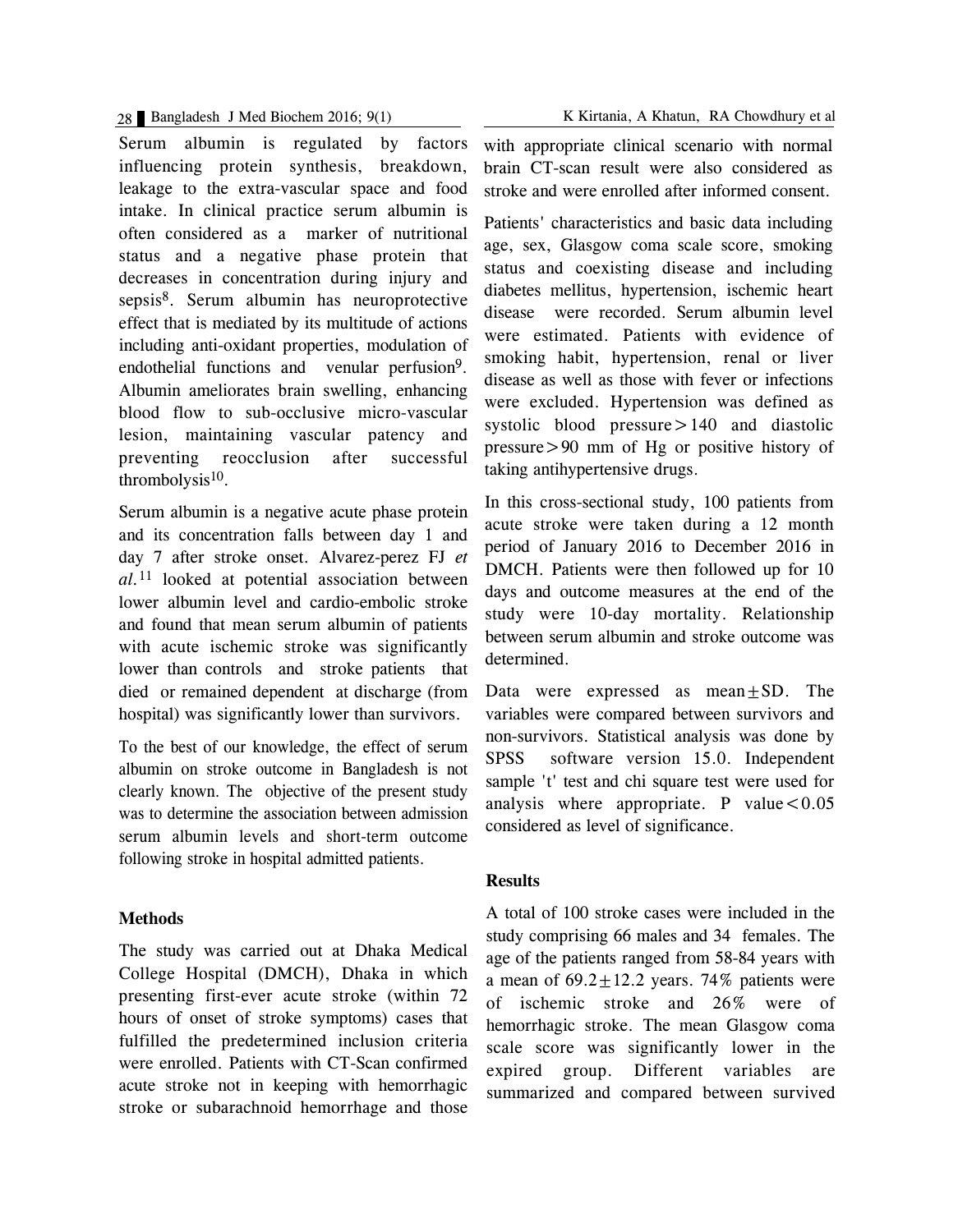Serum Albumin Level and Short-Term Outcome Following 29

and non-survived cases in Table-1.

Among 100 patients about 22 patients expired in the hospitalization period within 10 days and remaining 78 patients were discharged. The mean serum level of albumin was  $2.90 \pm 0.57$ g/dl in the expired group &  $3.79+0.51$  g/dl in the discharged group. This difference was significant  $P < 0.001$  as shown in Table-2.

The mean serum level of creatinine was  $0.90 \pm$ 0.04 mg/dl in the expired group and  $1.0 \pm 0.06$ mg/dl in the discharged group. The mean serum level of fasting glucose was  $6.2 \pm 0.02$  mmol/l in the non-survived group  $& 5.6 \pm 0.06$  mmol/l in the survived group This difference was not significant  $(P>0.05)$  as shown in Table-2.

**Table-1:** Comparison of different variables between survived and non-survived cases.

| Variable        | Non survived<br>$(n=22)$ | <b>Survived</b><br>$(n=74)$ | P value |
|-----------------|--------------------------|-----------------------------|---------|
| Age (year)      | $71.5 + 12.1$            | $66.9 + 12.2$               | 0.085   |
| GCS score       | $7.2 + 1.8$              | $9.4 + 0.5$                 | 0.003   |
| Stroke type     |                          |                             | 0.708   |
| <b>Ischemic</b> | 20                       | 55                          |         |
| Hemorrhagic     | 6                        | 19                          |         |

*Level of significance was P<0.05*

**Table-2:** Comparison of biochemical parameters between survived and non-survived cases.

| <b>Characteristic</b>                                   | <b>Total</b><br>$(n=100)$ | Non survived Survived<br>$(n=26)$ | $(n=74)$   | value<br>P |
|---------------------------------------------------------|---------------------------|-----------------------------------|------------|------------|
| Albumin $g/dl$ :<br>mean $(\pm SD)$                     |                           | $3.54(0.79)$ $2.90(0.57)$         | 3.79(0.51) | 0.001      |
| Serum<br>creatinine mg/dl: $0.96(0.04)$<br>mean $(+SD)$ |                           | 0.90(0.04)                        | 1.0(0.06)  | 0.30       |
| Serum fasting<br>glucose mmol/l:<br>mean $(\pm SD)$     | 5.8(0.02)                 | 6.2(0.02)                         | 5.6(0.06)  | 0.24       |

*Level of significance was P<0.05*

#### **Discussion**

Albumin concentration have been used as a measure of health and disease for long time. Many conditions such as malnutrition, liver and kidney diseases may reduce serum albumin concentrations. The catabolic state and the associated neuro-endocrine response that is likely to follow an acute stroke may lead to altered serum albumin concentration and there is recent evidence linking the high stress reaction after stroke and under-nutrition<sup>12</sup>.

In a recent study by Famakin et al  $(2010)^{13}$ , 1477 patient admitted cases with acute stroke were evaluated. In-patient hospital death were 10%. In the multivariate analysis the independent risk factors for mortality after stroke included older age, stroke type, Glasgow coma scale score (GCS) less than 9 and decreased serum albumin concentration. The serum level of albumin was  $\langle 3.4 \text{ g/d} \rangle$  in the expired group. Hypoalbuminemia was found to be significantly associated with in-hospital mortality in our study.

The mean serum level of creatinine was  $0.90+0.04$  mg/dl in the expired group and  $1.0+0.06$  mg/dl in the discharged group. The mean serum level of fasting glucose was 6.2 ±0.02 mmol/l in the non survived group and 5.6±0.06 mmol/l in the survived group. This difference was not significant  $(P>0.05)$ .

On the other hand, the present study showed that the mean level of serum albumin was 2.90  $\pm 0.57$  g/dl in the non-survived group and  $3.79 \pm 0.51$  g/dl in the survived group. This showed that hypoalbuminemia was significantly associated with in-hospital mortality which is similar to the study by Famakin et al  $(2010)^{13}$ . Likewise, low level of serum albumin and poor outcome patients of stroke is similar in two studies as well. Freiry *et al.*<sup>14</sup> showed that only severe admission hypo-albuminemia (serum albumin<2 mg/dl) is independently associated